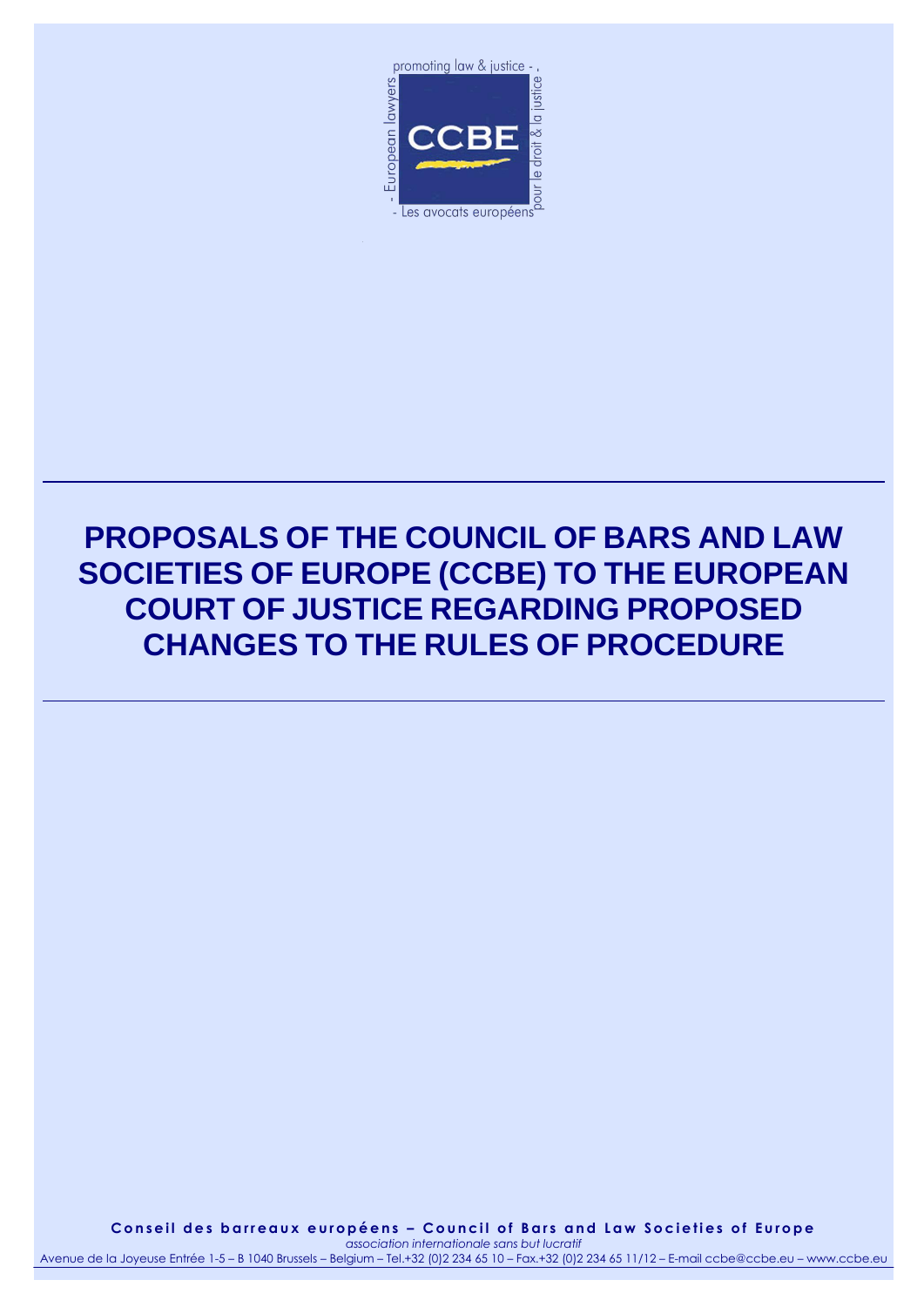## **PROPOSALS OF THE COUNCIL OF BARS AND LAW SOCIETIES OF EUROPE (CCBE) TO THE EUROPEAN COURT OF JUSTICE REGARDING PROPOSED CHANGES TO THE RULES OF PROCEDURE**

## General Comments

Given that most lawyers who consult the rules do so in the context of a preliminary reference procedure, it may be logical to move the preliminary reference procedure into a separate form of procedure under its own title with a similar section being devoted to direct actions. Although the proportion of direct actions being commenced before the Court is less than in the past, and therefore the need for preparatory inquiries and preparatory measures is correspondingly reduced, it would not in our view be appropriate for provision for preparatory inquiries and preparatory measures to be entirely removed.

As regards the views and proposals which follow, a number of the views relate to items that would normally be dealt with in the Practice Directions of the Court. No change is proposed to the existing balance between procedural rules and practice directions.

## The Oral Procedure

The CCBE considers that the oral hearing is of fundamental importance and that any changes to the rules and/or the practice directions should recognise this fact.

- In preliminary reference cases, it is the only opportunity to respond to the arguments of the other parties;
- The lay client knows that resolution of the issues depends on interpretation of EU legislation but many EU citizens regard such legislation as somewhat remote and the product of procedures little known at national level. In such circumstances, justice should not only be done but also be seen to be done. The oral hearing is therefore an important element in the citizens' *perception* of the quality of justice within the EU, an issue which Judge Timmermans touched on in his recent speech on the occasion of his retirement on 10 June 2010 when he said "*la légitimité n'est pas chose acquise*".
- The oral hearing permits the clarification of issues, in particular of EU law, of national law and of the facts – when matters are referred, the issues of EU law may have only been argued in a fairly cursory fashion in the national court and the Court of Justice is both the principal forum for debate on the relevant issue and also a court of first and last instance;
- The oral hearing is capable of stimulating debate on the substance of the matter and including matters which have not been foreseen (or, on occasions, simply avoided) by the parties or Member States in the written pleadings;
- In short, justice is a cooperative task in which judges and advocates work together to achieve a just solution – the oral hearing provides a point in time when the judges, the advocate general and the advocates focus together on the case

In the light of the above, the CCBE makes the following proposals:

- 1. Where requested, an oral hearing ought to be granted.
- 2. Given that national courts would frequently fix hearings in cases many months in advance, notice for the oral hearings, can on occasion, be too short. Clients have a reasonable expectation to be represented by the advocate of their choice and requesting dates to avoid from the parties is helpful as well as the Court being prepared to reschedule through unavoidable conflict.

#### **C o n s e i l d e s b a r r e a u x e u r o p é e n s – C o u n c i l o f B a r s a n d L a w S o c i e t i e s o f E u r o p e** *association internationale sans but lucratif*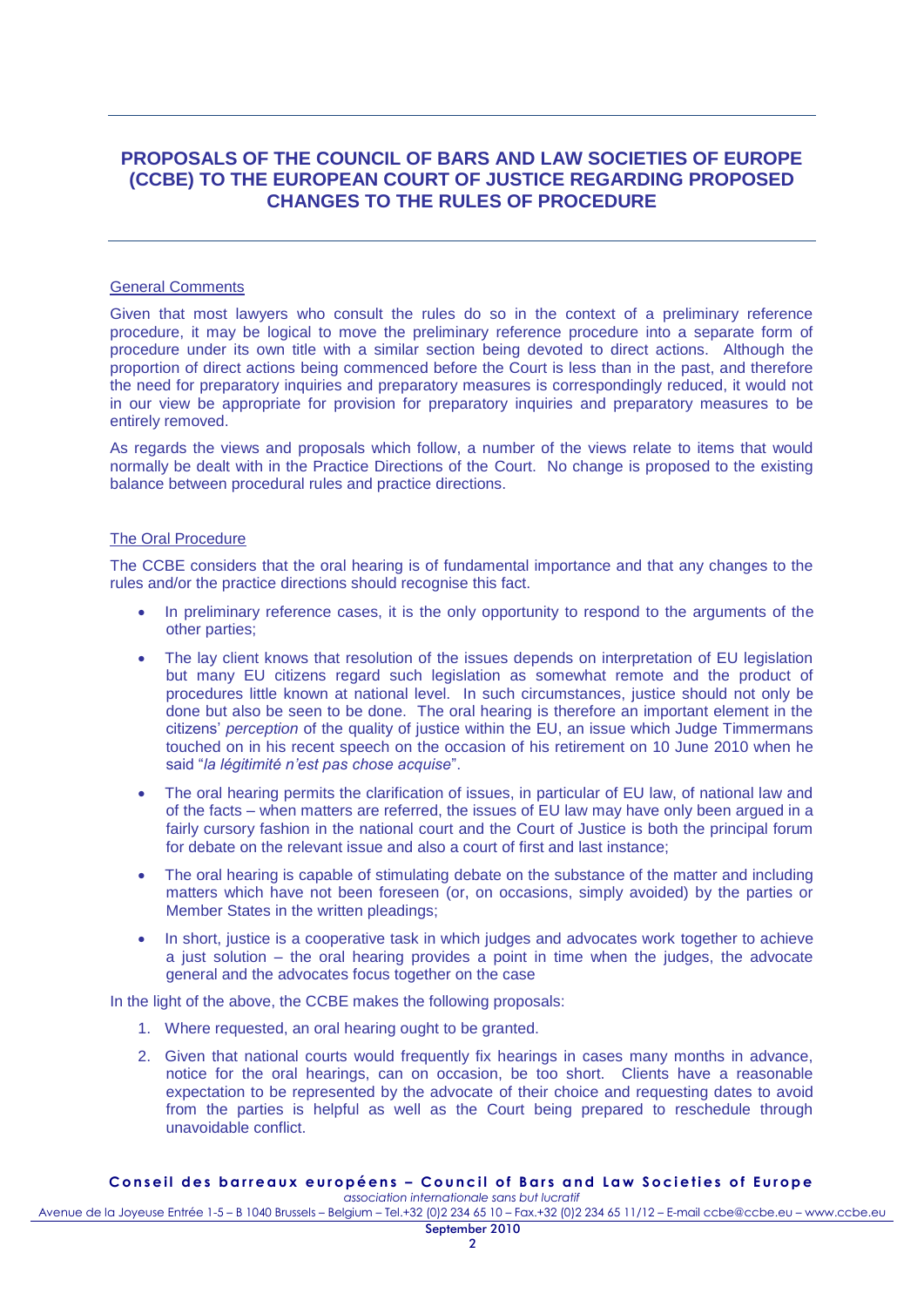- 3. When parties or intervening Member States or EU Institutions wish to refer to new elements of case law or doctrine at the oral hearing, they should communicate such new elements by email to other parties attending and, if less than 48 hours in advance of the hearing, bring copies for the other advocates at the hearing.
- 4. Furthermore it would help there were a clear rule that the admission of new written material (whether facts or journal articles etc) after closure of the written procedure is in the discretion of the President.
- 5. It is helpful to receive communication in advance of questions which the Court considers important for the resolution of the case.
- 6. It is not practically possible for advocates to accommodate a request made immediately before the hearing that the oral pleading should concentrate on particular issue(s) – by that time the form of the oral presentation has been determined.
- 7. Given the reduction in the normal time allotted for oral pleading, it is felt to be even more important that oral pleading is followed by a true debate through questions from the Court and also from the Advocate General – a debate which, it is acknowledged, does occur before certain chambers. By way of example however, if the Advocate General has a draft opinion at the oral hearing, it can come across as unfair to the parties if there are no questions from the Advocate General to probe the opposing views expressed by the parties.

In addition, to further enhance the role of the oral hearing and to safeguard the rights of the defence, it is suggested that a draft of the Advocate-General's Opinion be made available to the parties two to three weeks in advance of the hearing.

- 8. 15 minutes is, in any event, felt to be too short to provide a meaningful pleading and 20 minutes should be the normal pleading time.
- 9. The choice of advocate(s) to provide the oral pleading and/or answer questions should be that of the lay client albeit that the use of more than one advocate should not extend the time of pleading.
- 10. Replies should be heard in reverse order to that adopted for the first round of pleading and should be limited to a true reply to the oral argument before the Court so that the claimant has an opportunity to respond to issues put forward by Member States and the EU Institutions.
- 11. If and to the extent that new issues arise *at the hearing*, the President should give a short time (e.g. 14 days) for a written response to such arguments.
- 12. Serious consideration should be given to the introduction of a rule requiring an initial deliberation by the Court immediately after the hearing – as is the case for example in German law (applying the principle of "*Unmittelbarkeit*") or in the Spanish Constitutional Court.

To conclude on the oral hearing, its fundamental position in the procedure before the Court needs to be recognised and reinforced.

## **Transparency**

The increasing range and scope of freedom of information provisions in national and EU law give rise to an increasing expectation among lay clients for transparency of public authorities of all kinds, including courts.

- 1. It would be a very positive step if basic data could be filed on a case file which is accessible on the internet under the case number including for example:
	- a. Whether an Advocate General has been assigned or not;
	- b. To which chamber the case has been assigned;
	- c. Who is the reporting judge;
	- d. When the written procedure closed;
	- e. That an oral hearing will be held in the case;

#### Conseil des barreaux européens - Council of Bars and Law Societies of Europe *association internationale sans but lucratif*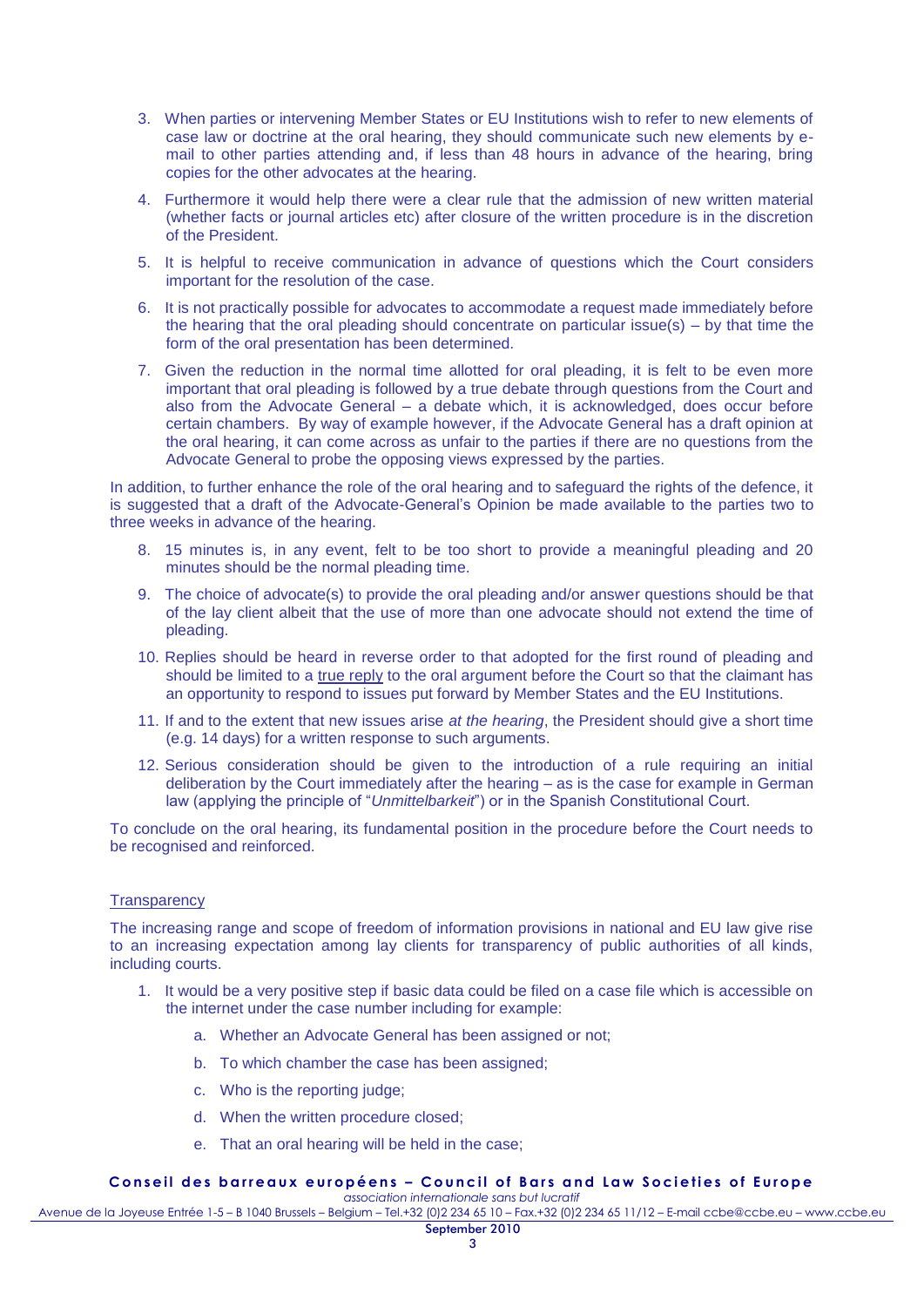- f. The "window" when an oral hearing is *likely* to be fixed, i.e. giving a range of time within which a hearing is likely:
- g. The date of the oral hearing once it is fixed;
- h. Which parties have given notice that they are attending the oral hearing; and
- i. A copy of the Report for the Hearing.

The word "likely" is used advisedly – estimates of when events in the procedure will occur are very helpful even if they remain non-binding estimates.

- 2. Parties (including EU Institutions and Member States) should not have private communications with the Court/Court Registry. It should be a rule that all communications with the Court are copied at least to the direct parties to the case.
- 3. The written pleadings before the Court of Justice in preliminary reference procedures should be available for consultation by members of the public or alternatively by those demonstrating an interest. A rule of procedure should be introduced to this effect.

Currently the register under Article 16 is open but this does not include access to pleadings and there are no criteria for identifying "persons having an interest".

In the past, the Report for the Hearing was a fairly full summary of the arguments put forward by the parties. The Report for the Hearing has been reduced to a summary of the answers which the parties propose to the questions put by the Court and, in consequence, transparency has been reduced. It is generally possible to obtain the pleadings of the EU Institutions under the freedom of information provisions but obtaining the pleadings of Member States would generally require both knowledge of the relevant local language and freedom of information provisions. Yet in practice, knowledge of the basis on which a relevant finding was made can be critical in arguing whether an earlier judgment of the Court determines the issue in a later case.

3A. In any event, the Report for the Hearing should be made available online when it is placed outside the courtroom as per paragraph (1) (i) above.

4. The reports of the Research and Documentation Service prepared for the benefit of the Court on the situation on a relevant issue in national law should be made available (a) to the parties to the case during the case; and (b) as regards non-parties, for consultation on an open database, possibly with a time delay after the judgment.

The practice of the Court in drawing on the constitutional traditions of the Member States is an integral part of the work of the Court and inspires several provisions of the Charter of Fundamental Rights. Whilst there is a certain amount of academic commentary on such traditions, access for advocates to the Research and Documentation Service documents would be an additional element in forging and developing what Commissioner Vivianne Reding has referred to as the "*Rechtsgemeinschaft*".

5. Transparency would be desirable in the system(s) used for allocation of cases to Judges.

## Other Issues

- 1. Advocate Generals Opinions we would not be enthusiastic about any further limitation of the cases in which the Court has the benefit of an Opinion from the Advocate General. In a post-Lisbon Treaty EU, the range and scope of EU law has been expanded significantly. It is going to be a challenge to maintain the standard of judgments when the range of fields covered by Community law is increasing significantly. In that context, the work of the Advocate Generals seems fundamental by way of guidance to the Court. Also, the Opinions enrich the understanding of practitioners as to the issues discussed, in particular when the judgment of the Court might not find it necessary to consider all the issues.
- 2. Legal aid as the work of the Court evolves (in particular as the scope of the work now includes issues of asylum, family law and criminal law) an increasing number of situations are likely to arise where a party requires the assistance of legal aid in order to plead before the Court.

#### **C o n s e i l d e s b a r r e a u x e u r o p é e n s – C o u n c i l o f B a r s a n d L a w S o c i e t i e s o f E u r o p e** *association internationale sans but lucratif*